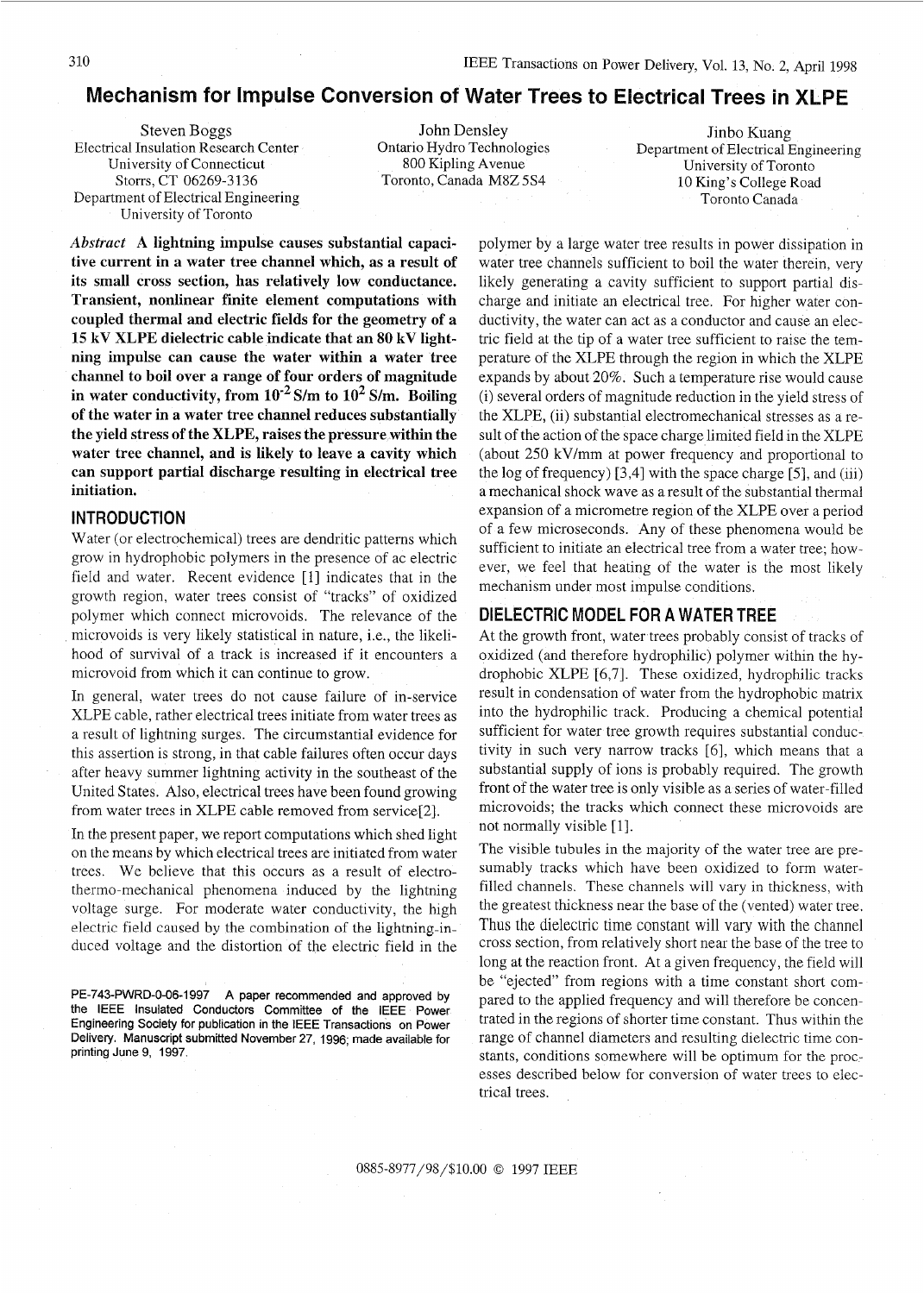<span id="page-1-0"></span>

Figure 1. Geometric model employed for finite element analysis. The water tree channel protruding from the tip of the water tree is too fine to be visible.

In this paper, we model 15 kV XLPE cable with an insulation thickness of 4.51 mm (Figure 1). We take the bulk of the water tree as a cylinder with a hemispherical tip with its cylindrical axis perpendicular to the conductor semicon. We take this region to be 0.5 mm in radius and 2.5 mm long to the hemispherical tip. We assume that a water tree channel which is  $0.5 \mu m$  in radius and  $100 \mu m$  long is protruding from the tip of the water tree region. Obviously, we can model the treed region with a range of properties, from fully conducting, to dielectric constant of 80 with no conductivity, to intermediate values of conductivity and dielectric constant. Measured conductivities of water trees have generally indicated very low values. However, measurements were usually made on "dormant" trees (trees that had been unenergized for some time before making conductivity measurements), and the water in the tracks may have ceased to be continuous. The water tree need not have continuous conduction to enhance the electric fields, as would a conductor. **As** long as the water tree polarizes nearly completely during the lightning impulse, it will "eject" the electric field from within the bulk of the water treed region and act as a conductor with regard to its effect on the regions surrounding it. For this reason, we model the heavily water treed region as conducting.

## **LIGHTNING SURGE-INDUCED PHENOMENA**

## **Power Dissipation vs; Water Conductivity**

When a water-filled, partly conducting tubule is exposed to a transient high field, charge redistributes in the tubule to cancel the field within the partially conducting fluid (water). This occurs with a time constant which depends on the conductance of the tubule, i.e., the product of the water conductivity times the cross section of the tubule, and the geometry of the system. If the time constant is long compared to the duration of the impulse, then the current density is low and little power is dissipated.

If the time constant is comparable to the risetime of the impulse, then the current density is high and the resistance is

appreciable, which results in substantial power dissipation in the water within the tubule. As well, charge accumulation at the ends of the tubule (one end where the tubule meets the XLPE and the other end where the tubule meets the high conductivity water tree region) along with the high dielectric constant of the water in the tubule relative to that of the XLPE result in substantial field enhancements at the ends of the tubule. This causes space charge injection in the XLPE, electromechanical forces, and heating as a result of *J.E* power dissipation therein.

If the time constant for redistribution of charge in the water of the tubule is very short, then the current density is high during the rise of the impulse, but resistance is very low, and little power is dissipated. However in this case, the water acts as a conducting protrusion, and the field at the tip of the tubule will be very high which results in substantial space charge formation, heating in the XLPE as a result of field-dependent conductivity and *J.E* (field times current density) power dissipation, and electromechanical forces as a result of the electric field acting on the injected space charge *[5,8].*  Given the reduction in the yield stress of the XLPE caused by the *J.E* heating, the XLPE is likely to yield.

From the above considerations, we expect the conductivity of the water in a channel must change in inverse proportion to the change channel cross section to maintain the time constant for redistribution of charge within the channel.

Our choice of a 1 µm diameter water tree channel is dictated mainly by practical considerations associated with application of finite element analysis. For a  $1 \mu m$  diameter channel, the smallest mesh elements must in the range of  $0.1 \mu m$  in extent, while the largest dimension in the problem is about *5*  mm. The range of geometry requires in the range of 2000 mesh elements. However, if we were to conduct the analysis for a 0.1 or 0.01  $\mu$ m diameter channel, we would expect that the optimum water conductivity would be  $100$  or  $10<sup>4</sup>$  times greater, but we would also expect a substantial temperature rise in the water over a greater range of water conductivity.

#### **Space Charge Formation**

In most solid dielectrics, space charge results from redistribution of charge within a dielectric. However, in the presence of a water tree, two forms of space charge will oscillate with the ac cycle. The dominant form is probably ionic space charge which forms and oscillates at the ends of the water tree tubules as the result of ion motion in the water during the ac cycle. The second form is space charge injected from the tip of the water three channels into the XLPE dielectric. The space charge density vs time for these two forms of space charge are predictable and will differ substantially.

#### **MODEL FOR XLPE CONDUCTIVITY**

Based on measurements **[8]** and data in the literature for XLPE cable dielectric *[5],* we employ the following formula for the conductivity,  $\sigma$  (S/m) of the XLPE vs temperature, *T* (K), and electric field, *E* (V/m).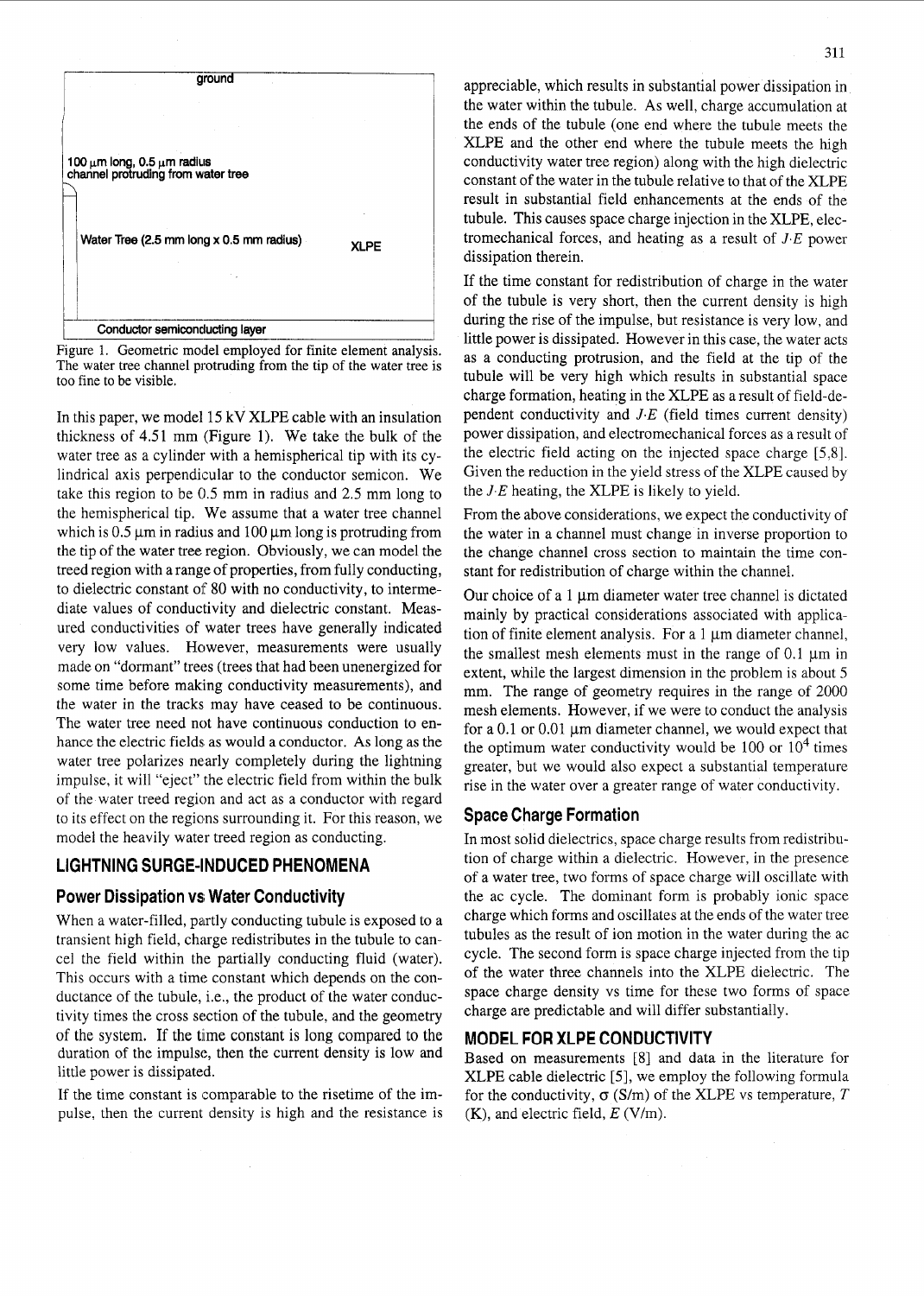<span id="page-2-0"></span>312  
\n
$$
\sigma(E,T) = \frac{62.24}{|E|} \exp\left(\frac{-6945.71}{T}\right) \exp\left(7.796 \times 10^{-8} |E|\right)
$$
\n(A) (1)  
\nAs this equation diverges up at small *E*, we assume that

 $\sigma(E,T) = 0$  for  $|E| < 10$  kV/mm. This formula is used in all computations but those of [Figure 8.](#page-4-0) The extreme nonlinearity caused by XLPE conductivity can slow the computations greatly. We note that the above formula implies a trap depth of 0.83 eV and a distance between hopping sites of about 3.8 nm, which are reasonable values for XLPE. Obviously, the water tree will modify the XLPE conductivity in the immediate vicinity of the tree. Thus over some distance, the conductivity must go from that of the water to that of the untreed XLPE. However, data are not available which indicate the distance of which this transition takes place. We have therefore assumed a sharp transition from the conductivity of the water to that of dry XLPE. As indicated by comparing [Figure](#page-4-0) [8](#page-4-0) with the other figures, the details of this transition do not have a major impact on the resulting thermal computations.

#### **MPUTATIOMAL TECHNIQUE**

We compute the thermal and electric fields using a program for transient, nonlinear finite element analysis developed by one of us (JK). The program allows material properties to be a function of field parameters and the boundary conditions (e.g., applied voltage) to be time-dependent. We have verified the nonlinear electric field portion of the program through comparisons of our computations with published literature for charge injection into polyethylene from a needle electrode, and we have verified the coupled thermal and electric field portions of the program against analytic solutions during computations of electro-thermal effects in ZnO. We thus have high confidence in the computational procedure.

In the present analysis, system material properties are modeled as follows:

- **e** XLPE Heat Capacity and Thermal Conductivity as a function of temperature are modeled as per Figure 2.
- **<sup>e</sup>**XLPE Electrical Conductivity is modeled as per eq (1).
- Water Volumetric Heat Capacity is modeled by the eq. (2), the second term of which is a Gaussian with a standard deviation of 1 K centered at 373 K which integrates to the heat of vaporization of water.

$$
RC(T) = 4.18 \times 10^{6} + 9 \times 10^{5} \exp\left(\frac{-(T-373)^{2}}{2}\right) \frac{J}{m^{3} K}
$$
 (2)

Water Thermal Conductivity is modeled by

$$
K(T) = 6.1 + 0.01(T - 300) \frac{W}{m K}
$$
 (3)

Water Electrical Conductivity is modeled as increasing by 2.5%/K from a nominal value at 300 K, a typical temperature coefficient for ionic conductors. Thus the conductivity at 330 K is about 2.1 times and the conductivity at 373 K is 6.1 times the 300 K value given on the Figures.

The applied voltage is a standard lightning impulse (1.2 x 50 ps) of 80 **kV** magnitude which is appreciably less than the



Figure 2. Heat capacity and thermal conductivity as a function of temperature as employed in the present computations.



Figure 3. Electric field and temperature profiles on axis for water conductivity of 0.01 S/m at 3  $\mu$ s into the lightning impulse waveform. The profiles run from just inside the conducting water tree region (left), through the axis of the water tree channel, and into the XLPE beyond the tip of the water tree channel. The temperature rise (from an initial 330  $\tilde{K}$ ) is greatest at the base of the water tree channel for reasons discussed in the text.



Figure 4. Equithermal plot at tip of water tree channel for the parameters of Figure 3. Note that the peak temperature at the tip of the water tree channel caused by high field conduc tivity in the XLPE occurs slightly off the tip, i.e., not at the point of highest electric field and power dissipation because the water in the tree channel acts as a heat sink. The temperature gradient along the water tree channel near the tip is clearly visible, as is the radial temperature gradient from the water into the XLPE. The channel radius is  $0.5 \mu m$ .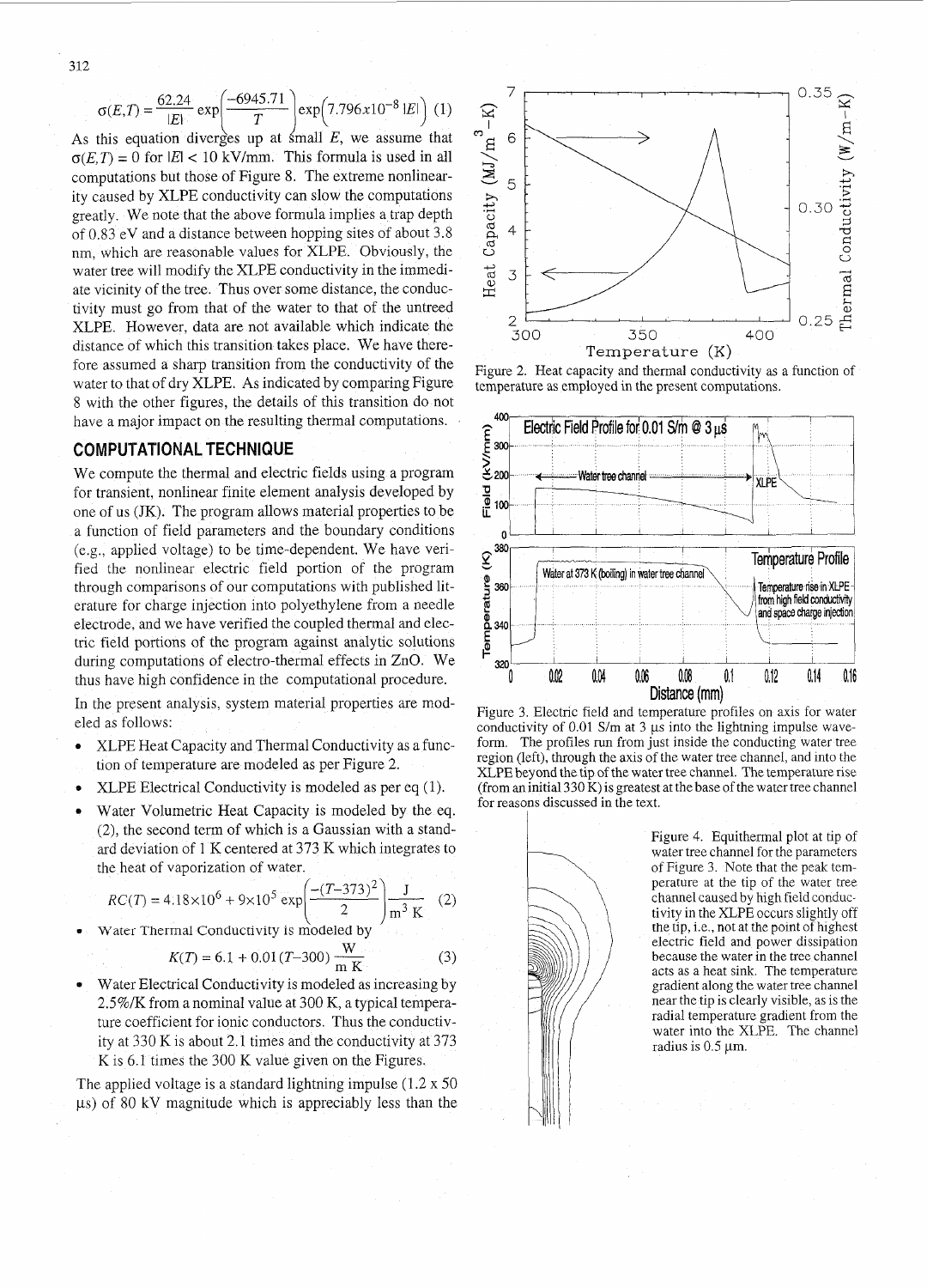

Figure 5. Profile of the temperature along a radial line through the water tree channel near the region of maximum temperature rise. The temperature (and electric field) are relatively constant through the  $0.5 \mu m$  of water. Thermal diffusion is substantial

BIL of 15 kV cable (95 kV). Of course, the actual lightninginduced voltage waveform between conductor and ground depends on the lightning current waveform (highly variable in both current amplitude and risetime), proximity of the lightning strike to the cable, and surge protection applied to the cable. The industry has adopted the  $1.2 \times 50 \,\mu s$  lightning impulse voltage waveform as typical, for which reason we adopt it in this study, knowing full well that the actual lightning-induced voltage waveform can vary widely.

## **RESULTS**

Figure 1 shows the model employed in these computations. As noted above, the 100  $\mu$ m long, 0.5  $\mu$ m radius channel protruding from the tip of the conducting water tree region is not visible in the Figure.

Figure 3 shows the electric field profile and temperature profile along the axis of the  $100 \mu m$  long water tree channel, from slightly inside the conducting water tree region (to the left) to beyond the tip of the water tree channel for the case of 0.01 S/m water conductivity at  $3 \mu s$  into a standard lightning impulse, near the 80 kV peak magnitude. Current is coupled into the water tree channel capacitively, so that the current increases from the tip of the water tree channel to the base, which results in the increasing electric field and increasing temperature from the tip to the base, as seen in Figure 3.

The field in the lower part of the water tree channel is about 150 kV/mm, which would result in a power dissipation ( $\sigma E^2$ ) of about  $10^{16}$  W/m<sup>3</sup>, taking into account the temperature dependence of the water conductivity. Over a period of 1 µs this would dissipate 7.9 nJ per um of water tree channel length (for a 1 µm diameter water tree channel). Given a heat capacity for water of 4.18 x  $10^6$  J/K-m<sup>3</sup> and heat of vaporization of 2.26 x  $10^9$  J/m<sup>3</sup>, 0.14 nJ per  $\mu$ m of channel length is required to take the water from 330 K to boiling, and 1.77 nJ per µm of channel length is required to vaporize the water in the channel. Thus we might expect the water to be vaporized, as would be indicated by a temperature above 373 K. How-



Figure 6. Electric field and temperature profiles for water conductivity of 0.001 S/m at 10 µs into a lightning impulse waveform. The temperature rise is modest at this relatively low water conductivity. ever, the above computation overestimates the power dissipation as (i) the water conductivity increases with increasing water temperature, and (ii) the field increases during the impulse waveform and we have taken the value at the peak of the waveform. Figure 3 indicates that the water has reached the boiling point along most of the length of the water tree channel. The temperature and field drop near the tip of the channel as a result of reduced capacitively coupled current as mentioned above.

Figure 4 shows an equithermal plot of the tip region of the water tree channel. The longitudinal temperature gradient near the tip of the water tree channel is apparent, as is the high field conductivity-induced power dissipation in the XLPE at the tip of the water tree. Figure 5 shows a radial profile of the temperature near the location of maximum temperature rise along the water tree channel and indicates an appreciable effect from thermal diffusion.

The sudden change and peak in the electric field at about 0.115 mm in Figure 3 occurs at the transition from the water tree channel to the XLPE. The space charge limited field of about 350 kV/mm is typical for lightning impulse conditions. The high field conduction in the XLPE results in an appreciable temperature rise at the boundary between the two materials, as indicated by Figures 3 and 4.

Figure 6 shows similar data for a water conductivity of 0.001 S/m. The temperature rise is modest, at about 30 K and peaks at the base of the water tree channel as a result of the capacitive current coupling described above. The temperature rise at 10  $\mu$ s is greater than that at 5  $\mu$ s, which indicates that the dielectric time constant for redistribution of charge in the water tree channel is long compared to the risetime of the lightning impulse, so that substantial current continues to flow in the water tree channel even during the fall of the lightning impulse waveform. The temperature peak from high field conductivity of the XLPE is small, as a large voltage drop occurs along the water tree channel resulting in a modest field at the tip.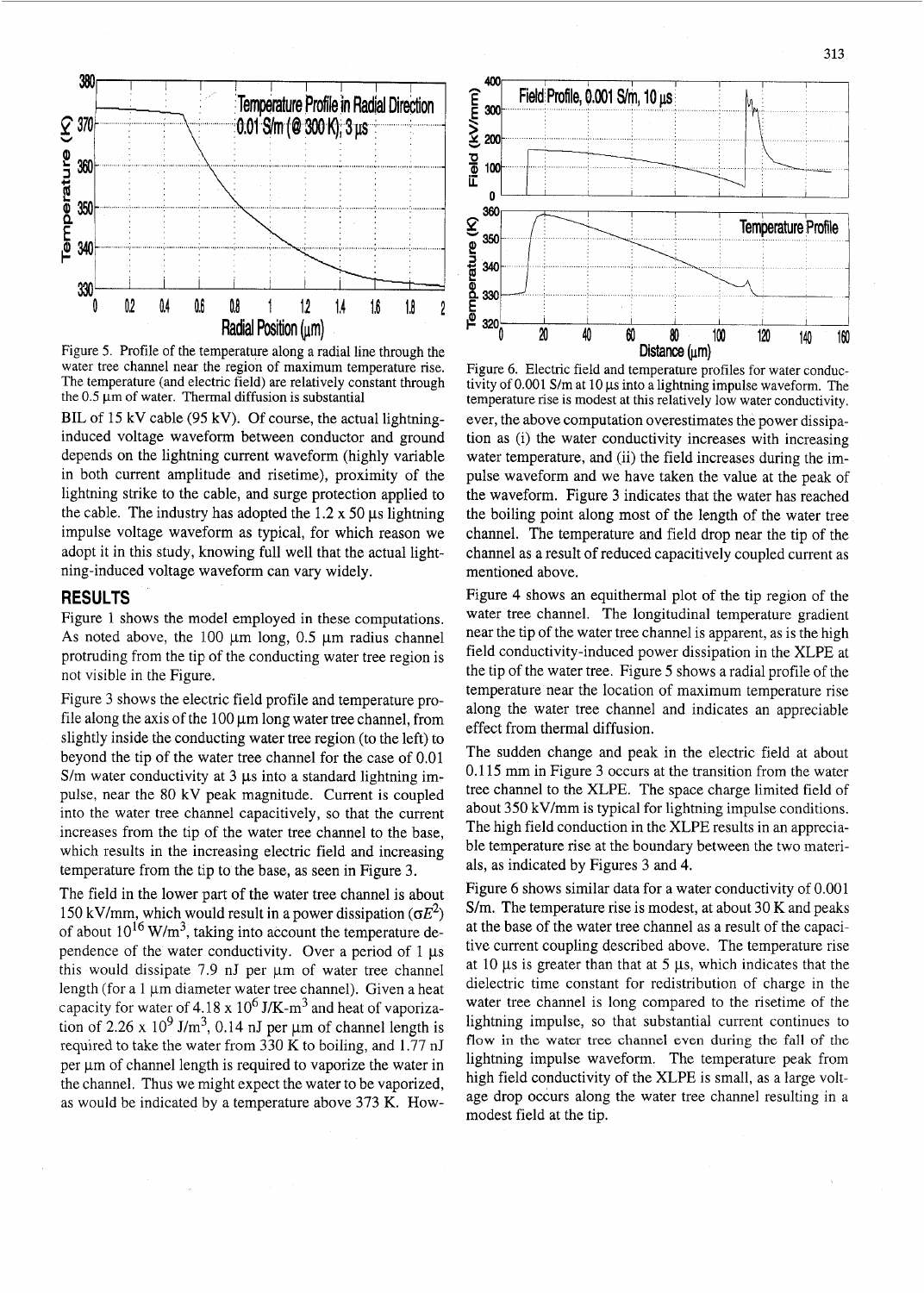<span id="page-4-0"></span>

Figure 7. Electric potential, electric field, and temperature profiles for water conductivity of  $0.1$  S/m at 1  $\mu$ s into the lightning impulse waveform for a computational model which includes high field conductivity in the XLPE. Even before the peak voltage of the impulse, the water is boiling over most of the tree channel length, and the high field conductivity-induced temperature rise in the XLPE at the tip of the water tree channel is over  $140^{\circ}$ C.



Figure 8. Electric field and temperature profiles for water conductivity of  $0.1$  S/m at 1  $\mu$ s into the lightning impulse waveform for a computational model in which the XLPE conductivity is assumed to be zero. The data are unphysical in that XLPE cannot support a field of 3000 kV/mm. The large field at the tip distorts the field along the water tree channel and reduces power dissipation therein so that the water boils over a reduced longitudinal extent of the water tree channel relative to the data of Figure 7 which include the effect of high field conductivity in the XLPE.



Figure 9. Electric field and temperature profiles on axis of a 1 µm diameter water tree channel for a water conductivity of 100 S/m at 3 µs into a standard lightning impulse of 80 kV magnitude. The water boils over most of the length of the water tree channel.



Figure 10. Electric field and temperature profiles on axis of a  $1 \mu m$ diameter water tree channel for a water conductivity of 1000 S/m at 3 us into a standard lightning impulse of 80 kV magnitude. The conductivity is sufficiently high that the water does not boil during the lightning impulse.

Figures 7 and 8 show electric field and temperature profiles for a water conductivity of 0.1 S/m ( $@300$  K) and 1 µs into an 80 kV lightning impulse. The data of Figure 7 were computed with field dependent conductivity for the XLPE, while those of Figure 8 were computed with zero conductivity assumed for the XLPE. Comparing the two figures, we see that assuming zero conductivity for the XLPE results in unphysical data and substantially different results. Without high field conductivity in the XLPE, the field must drop suddenly at the tip of the water tree channel where charge accumulates as a result of the much larger conductivity in the water tree channel relative to the XLPE. This results in a field of over 3000 kV/mm in the XLPE at the tip of the water tree, which is totally unphysical. The large field results in a change in the field distribution which reduces the capacitively coupled current near the tip of the tree with a resulting reduction in the temperature in the tip region relative to Figure 7. Thus in Figure 7, the water is boiling over a larger longitudinal extent of the tree channel, and the peak temperature occurs in the